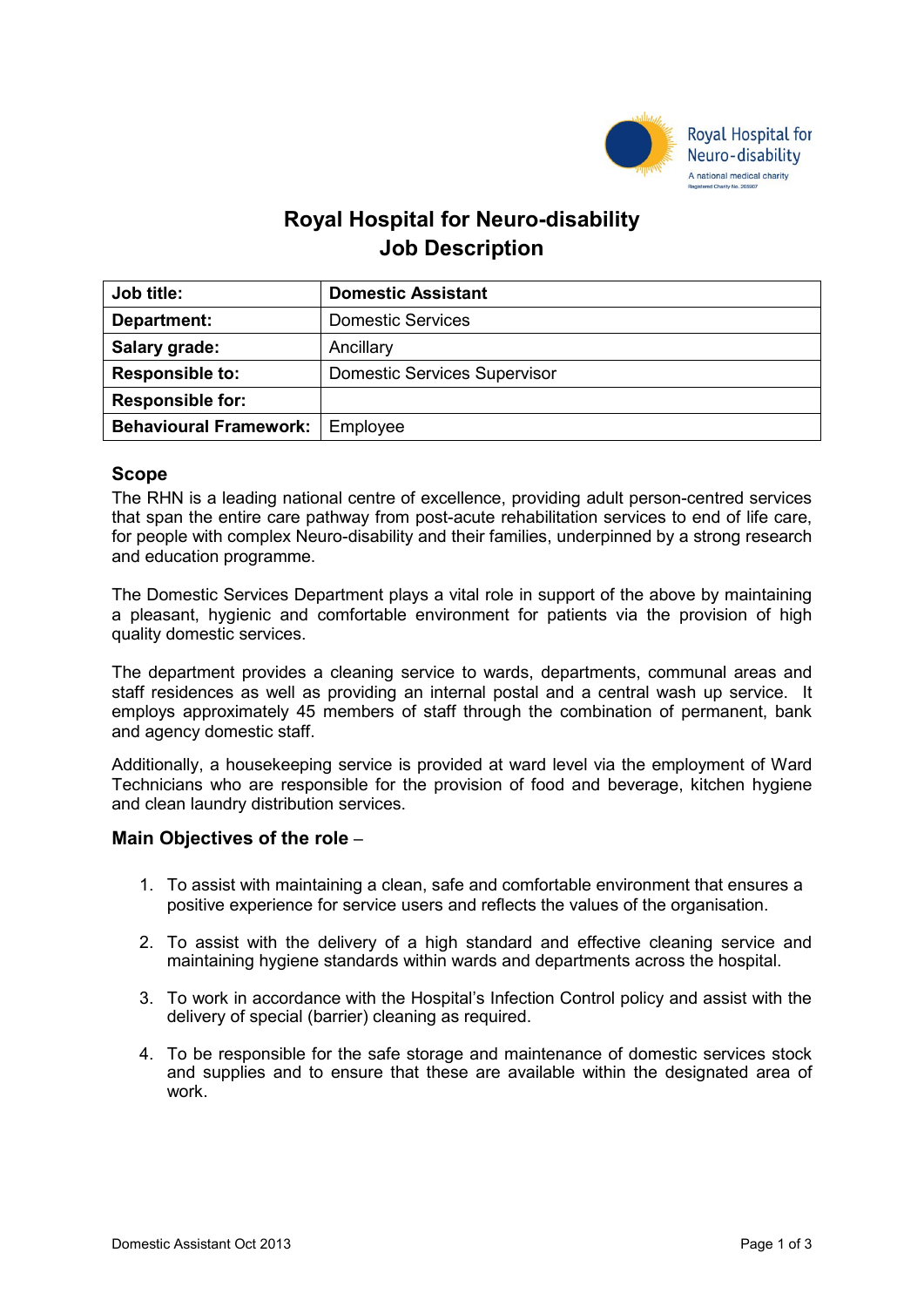## **Key Responsibilities**

- 1. Clean specific areas in line with training given and in accordance with approved methods, standards and frequencies.
- 2. Work in accordance with the day to day tasks and activities, as delegated.
- 3. Safely utilise mechanical and electrical cleaning equipment following appropriate training and to be responsible for cleaning domestic services equipment after use.
- 4. Work to prevent the spread of infection by following RHN colour code systems.
- 5. Ensure that cleaning cupboards are locked and secured every time they are not in use and to be responsible for the security of keys issued to these areas.
- 6. Ensure compliance with mandatory training and attend other relevant training, as directed.
- 7. Ensure compliance with relevant hospital policies and procedures.
- 8. Report accidents and near misses or unsafe situations, so appropriate action can be taken.
- 9. Treat patients, visitors and staff with dignity and respect.
- 10. Undertake any other duties appropriate to the role / as requested by line management.

### **Person specification: Essential and Desirable**

- 1. Able to contribute to Domestic Service / organisational aims and objectives.
- 2. Able to engage with the RHN IPR process that identifies own personal and development training needs.
- 3. Able to conduct self in a professional manner towards all service users and management.
- 4. Understand the importance of ensuring confidentiality at all times in accordance with data protection, Hospital policy and good practice.
- 5. Be reliable, willing and conscientious and have the ability to work flexibly either individually or as part of a team.
- 6. Be experienced in or able to demonstrate a good understanding of excellent customer service, together with good verbal communication and interpersonal skills.
- 7. Be punctual / a good timekeeper.
- 8. Be able to problem solve with support / use own initiative.
- 9. Have the ability to be reflective and self-critical and be able to take constructive criticism positively.
- 10. To be able to read and understand to the required standard.